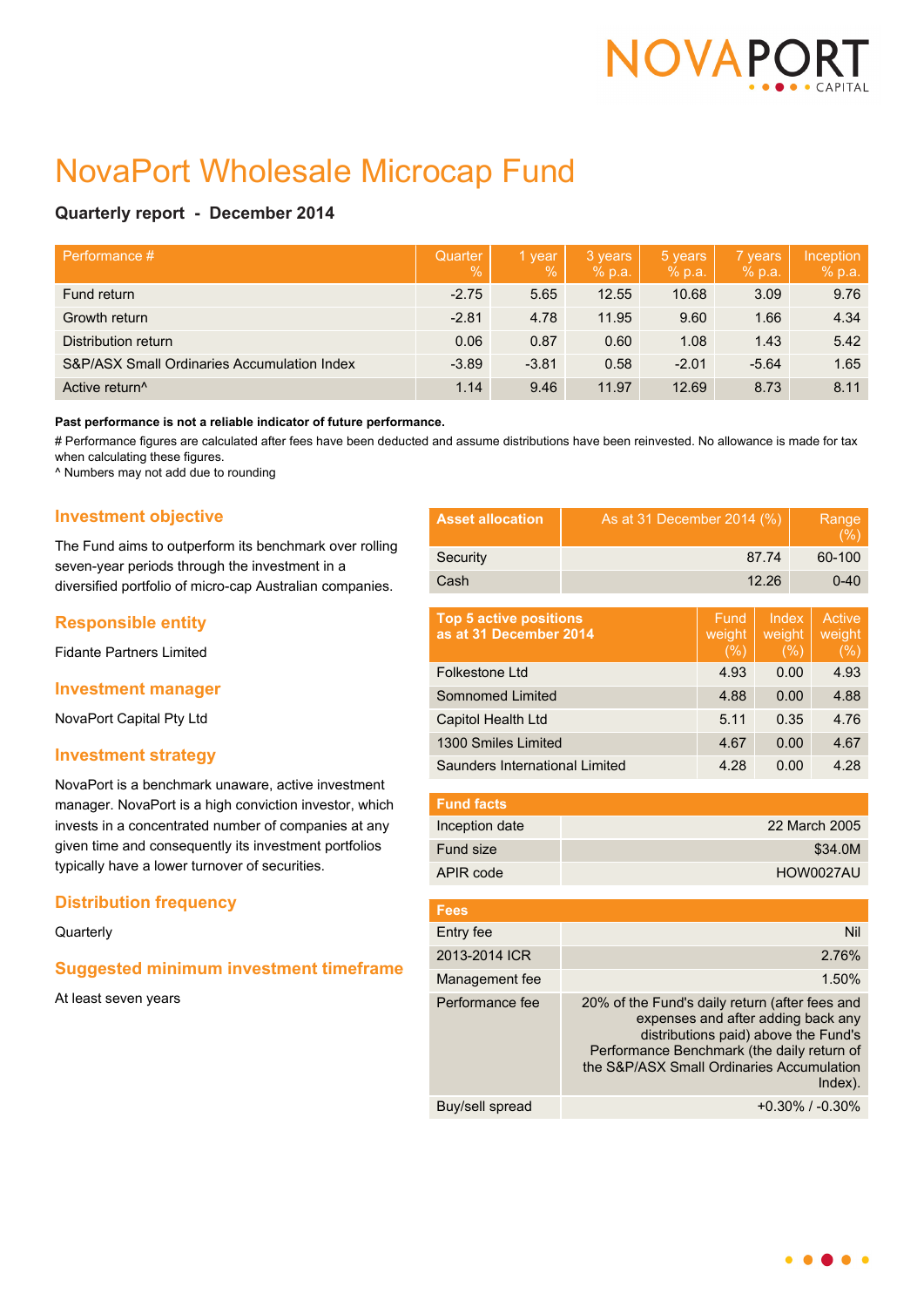## **Sector exposure as at 31 December 2014**



# **Market overview**

Despite a positive month in December (+0.5%) the S&P/ASX Small Ordinaries Accumulation Index was unable to recover from negative returns for the prior two months finishing the quarter down 3.9%. The Resources segment continued its downtrend with the accumulation Index down 21.6% for the quarter (reflecting lower demand for underlying commodities) marking three negative quarters out of four for 2014. The Industrials sector fared somewhat better, up 0.3% for the quarter. The AGM season was largely uneventful with company management flagging still difficult conditions across a number of sectors including resources and related services companies, retail, media and businesses services in general. Subdued AGM commentary was underlined by retailers issuing downgrades in the lead up to year end. Buoyant levels of housing related activity remains the one bright light amongst key drivers of the economy. Macro factors driving markets included a significant 41.2% decline in the oil price, by far the worst quarterly decline since the 55.7% decline posted for the December quarter in 2008. While the market acknowledges a weaker A\$ and lower oil prices are good for the economy, the precipitous decline of the latter has raised levels of volatility to the extent such a decline reflects parts of the global economy (largely ex US) potentially succumbing to deflationary forces – clearly a negative outcome for highly indebted sovereigns as well as those seeking to reign in deficits.

## **Fund performance summary**

The S&P/ASX Small Ordinaries Accumulation Index returned -3.89% for the quarter. The fund outperformed the market and delivered a -2.75% return over the quarter.

## **Performance of key securities**

#### **Key contributors**

| Security name                              | Sector             |      | Active weight %   Value added % |
|--------------------------------------------|--------------------|------|---------------------------------|
| Somnomed Limited                           | <b>Health Care</b> | 4.88 | 1.42                            |
| Capitol Health Ltd                         | <b>Health Care</b> | 4.76 | 1.30                            |
| Medical Developments International Limited | <b>Health Care</b> | 3.85 | 0.93                            |

#### **Somnomed Limited**

Somnomed operates much of its businesses outside Australia and we expect will benefit from a weaker Australian dollar. It has delivered a strong track record of unit volume growth and is now approaching a point where we expect greater earnings leverage. The company is a market leader in the supply and manufacture of oral devices for the management of sleep apnoea, an application that has good patient acceptance and efficacy for milder cases.